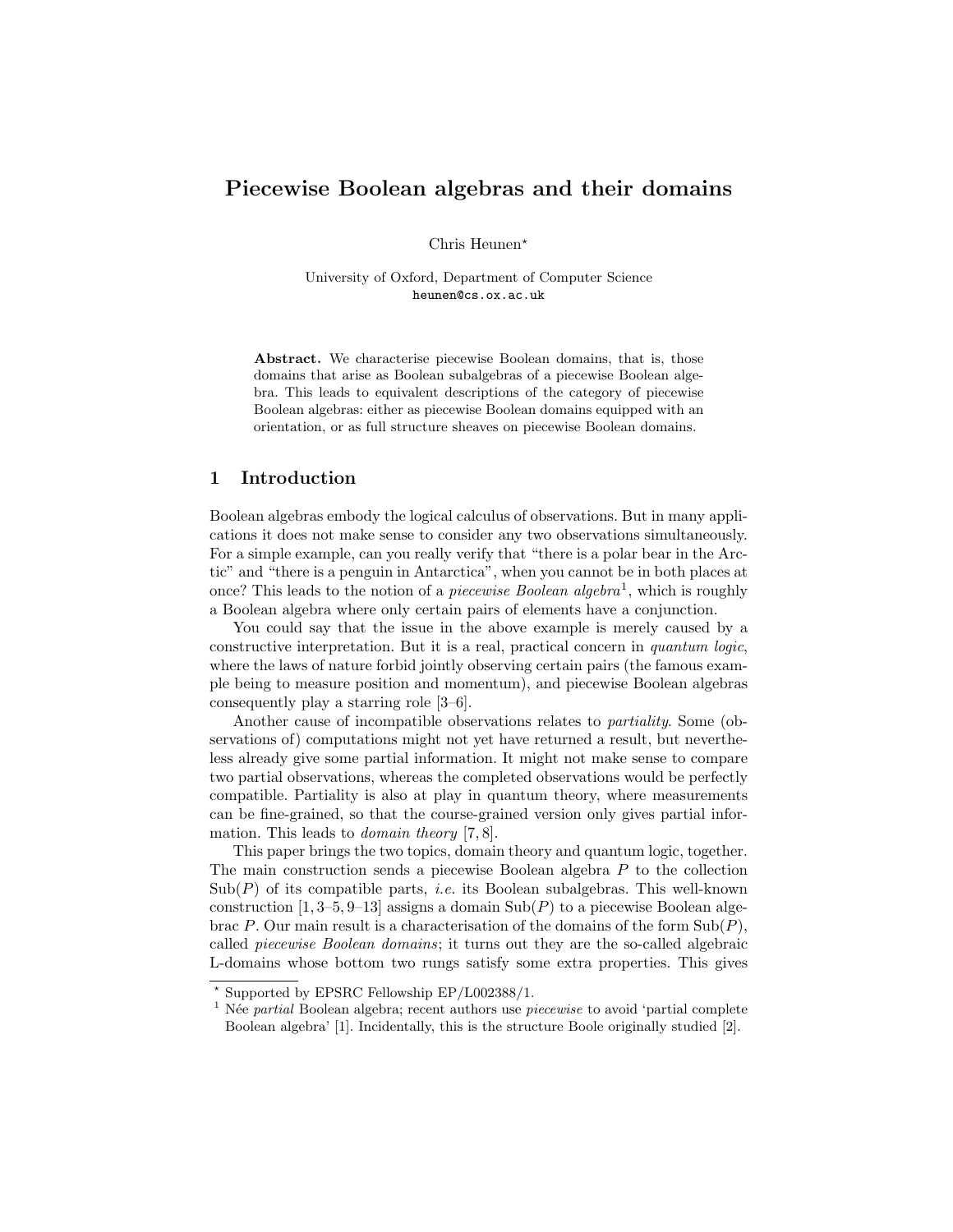an alternative description of piecewise Boolean algebras, that is more concise, amenable to domain theoretic techniques, and addresses open questions [11, Problems 1 and 2]. Colloquially, it shows that to reconstruct the whole, it suffices to know how the parts fit together, without having to know the internal structure of the parts.

Commutative rings, such as Boolean algebras, can be reconstructed from their Zariski spectrum together with the structure sheaf over that spectrum [14, V.3]. Analogously, we prove that a piecewise Boolean algebra can be reconstructed from its piecewise Boolean domain together with the structure sheaf over that domain. (Equivalently, we could use the Stone dual of the structure sheaf.) We prove a categorical equivalence between piecewise Boolean algebras, and piecewise Boolean domains with a subobject-preserving functor valued in Boolean algebras. We call the latter objects piecewise Boolean diagrams.

There is a beautiful microcosm principle at play in the reconstruction of a piecewise Boolean diagram from a piecewise Boolean domain: piecewise Boolean diagrams are really structure-preserving functors from a piecewise Boolean domain into the category of Boolean algebras. The piecewise Boolean diagram is almost completely determined by the piecewise Boolean domain, but some choices have to be made. We condense those choices into an orientation, that fixes a choice between two possibilities on each atom of a piecewise Boolean domain. Finally, we prove that the category of piecewise Boolean algebras is equivalent to the category of oriented piecewise Boolean domains.

We proceed as follows. Section 2 recalls the basics of piecewise Boolean algebras, after which Section 3 introduces piecewise Boolean domains and proves they are precisely those domains of the form  $\text{Sub}(P)$ . This characterisation is simplified further in Section 4. Section 5 proves the equivalence between piecewise Boolean algebras and piecewise Boolean diagrams, and Section 6 reduces from piecewise Boolean diagrams to oriented piecewise Boolean domains. Finally, Section 7 concludes with directions for future work. For example, it would be interesting to explore connections to other work [15, 16].

### 2 Piecewise Boolean algebras

**Definition 1.** A piecewise Boolean algebra consists of a set P with:

- a reflexive and symmetric binary (commeasurability) relation ⊙ ⊆  $P \times P$ ;
- $−$  elements 0, 1 ∈ P;
- $a$  (total) unary operation  $\neg: P \rightarrow P$ ;
- $-$  (partial) binary operations  $\wedge, \vee : \odot \rightarrow P$ ;

such that every set  $A \subseteq P$  of pairwise commeasurable elements is contained in a set  $B \subseteq P$ , whose elements are also pairwise commeasurable, and on which the above operations determine a Boolean algebra structure.

A morphism of piecewise Boolean algebras is a function that preserves commeasurability and all the algebraic structure, whenever defined. Piecewise Boolean algebras and their morphisms form a category PBool.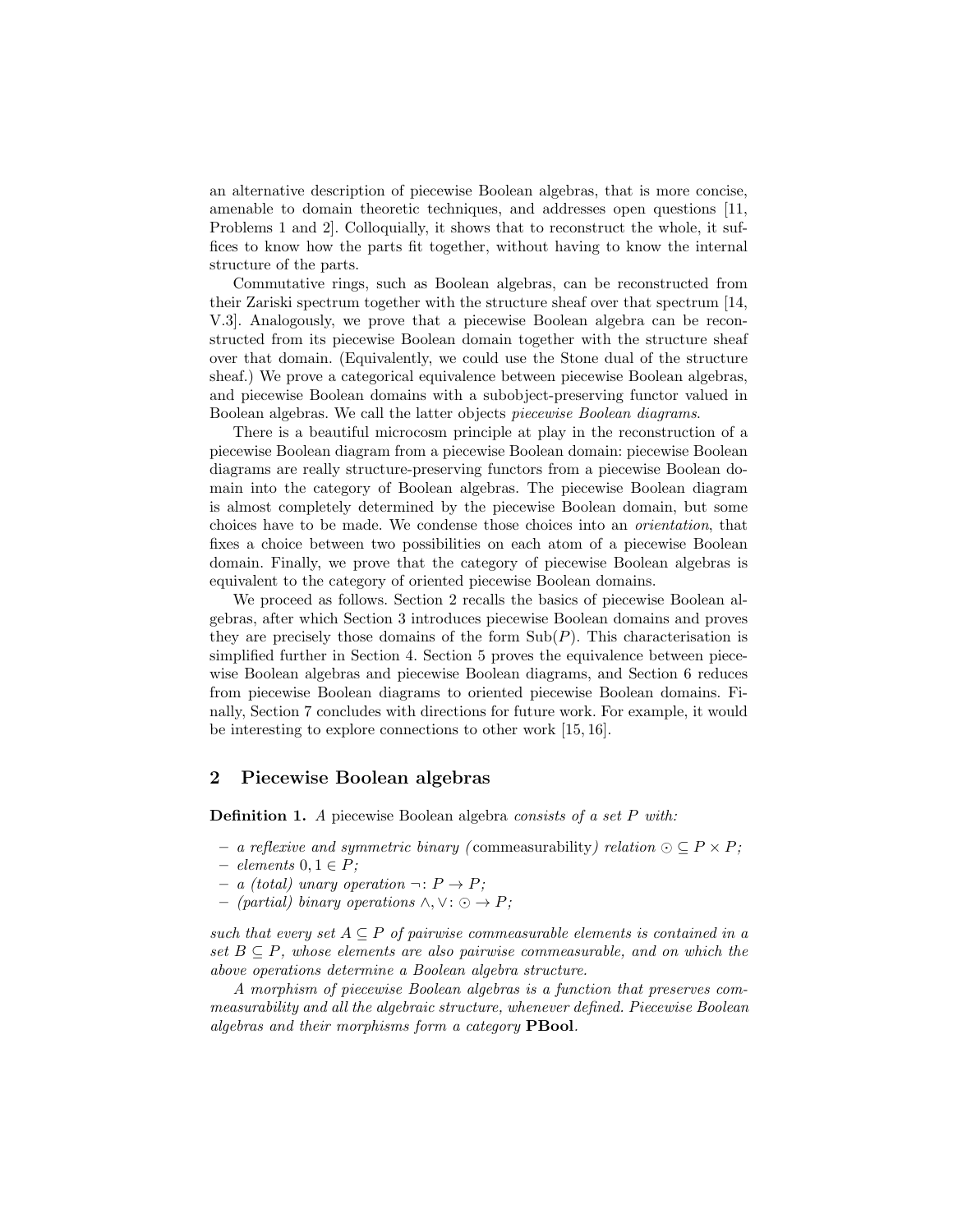A piecewise Boolean algebra in which every two elements are commeasurable is just a Boolean algebra. Given a piecewise Boolean algebra  $P$ , we write  $\text{Sub}(P)$ for the collection of its commeasurable subalgebras, ordered by inclusion. (The maximal elements of  $\text{Sub}(P)$  are also called *blocks*, see [6, Section 1.4].) In fact, Sub is a functor **PBool**  $\rightarrow$  **Poset** to the category of partially ordered sets and monotone functions, acting on morphisms by direct image. If  $P$  is a piecewise Boolean algebra,  $\text{Sub}(P)$  is called its *piecewise Boolean domain*.

We now list two main results about piecewise Boolean algebras and their domains. First, we can reconstruct P from  $\text{Sub}(P)$  up to isomorphism.

**Theorem 2** ([1]). Any piecewise Boolean algebra P is a colimit of Sub(P).  $\Box$ 

Boolean algebras are precisely objects of the ind-completion of the category of finite Boolean algebras [14, VI.2.3], defining Boolean algebras as colimits of diagrams of finite Boolean algebras. The previous theorem extends this to piecewise Boolean algebras. Second,  $\text{Sub}(P)$  determines P up to isomorphism.

**Theorem 3** ([11]). If P and P' are piecewise Boolean algebras and  $\varphi$ : Sub(P)  $\rightarrow$  $\text{Sub}(P')$  is an isomorphism, then there is an isomorphism  $f: P \to P'$  with  $\varphi = \text{Sub}(f)$ . Moreover, f is unique iff atoms of  $\text{Sub}(P)$  are not maximal.  $\square$ 

However, the functor Sub is not an equivalence. It is not faithful: see the above theorem. Neither is it full: not every monotone function  $\text{Sub}(P) \to \text{Sub}(P')$ preserves atoms. Nevertheless, the previous two theorems show that the functor Sub is almost an equivalence. Later, we will upgrade the functor Sub to an equivalence. But first we investigate posets of the form  $\text{Sub}(P)$ .

#### 3 Piecewise Boolean domains

This section characterises piecewise Boolean domains in terms of finite partition lattices, which we will characterise further in the next section. Recall that an element x of a poset P is compact when, if  $x \leq \bigvee D$  for a directed subset  $D \subseteq P$ with a supremum, then  $x \leq y$  for some  $y \in D$ . Write  $K(P)$  for the partially ordered set of compact elements of P.

Definition 4. A poset is called a piecewise Boolean domain when:

- (1) it has directed suprema;
- (2) it has nonempty infima;
- (3) each element is the directed supremum of compact ones;
- $(4)$  the downset of each compact element is dual to a finite partition lattice.

Posets satisfying properties  $(1)$ – $(3)$  are also known as *Scott domains* [17].

**Proposition 5.** If P is a piecewise Boolean algebra,  $\text{Sub}(P)$  is a piecewise Boolean domain.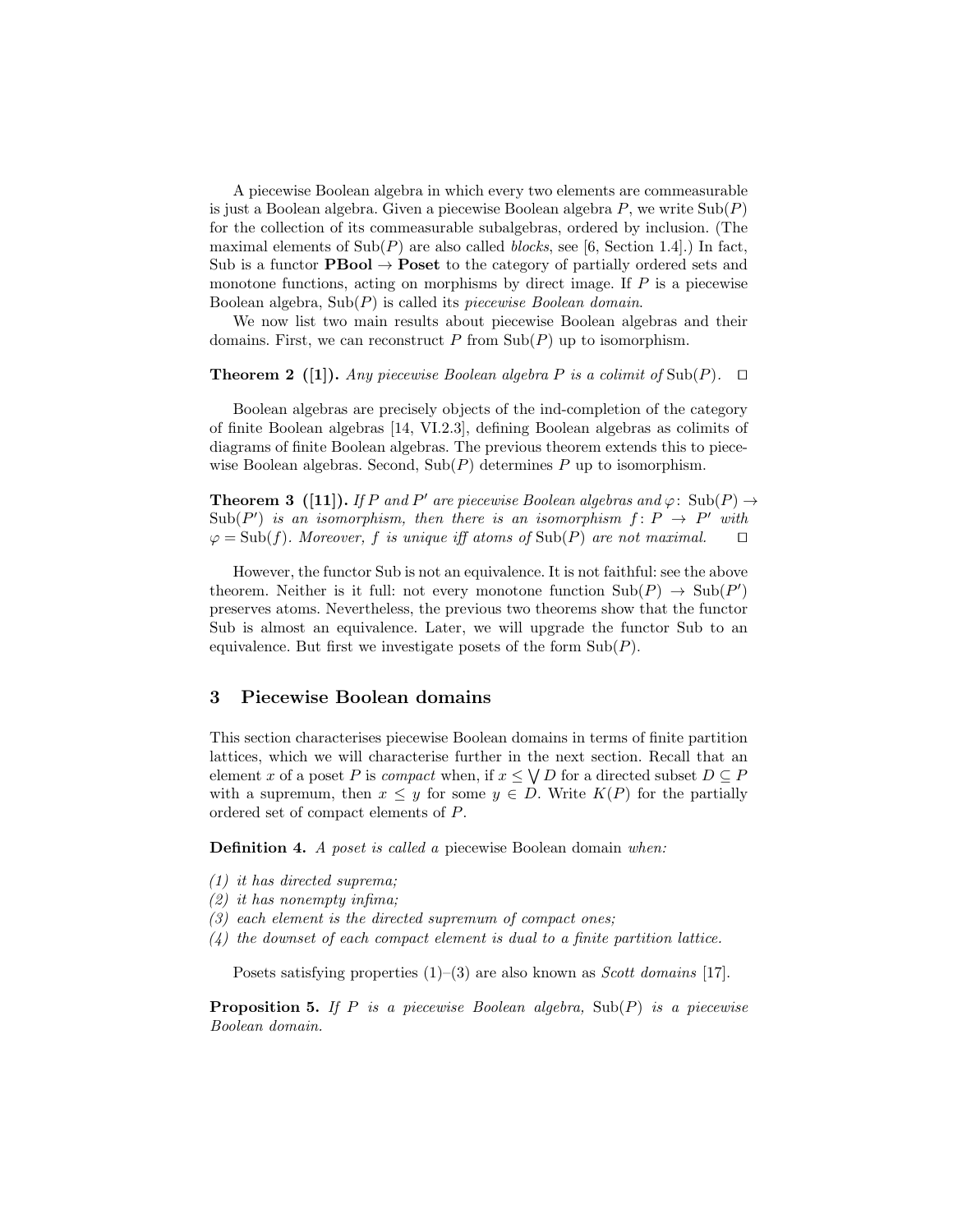*Proof.* If  $B_i \in Sub(P)$ , then also  $\bigcap B_i \in Sub(P)$ , giving nonempty infima. If  ${B_i}$  is a directed family of elements of  $\text{Sub}(P)$ , then  $\bigcup B_i$  is a Boolean algebra, which is the supremum in  $\text{Sub}(P)$ . To show that every element is the directed supremum of compact ones, it therefore suffices to show that the compact elements are the finite Boolean subalgebras of P. But this is easily verified. Finally, the downset of any compact element is pairwise commeasurable, hence a finite Boolean algebra, and it is dual to a finite partition lattice. [12, 13].  $\Box$ 

We now set out to prove that any piecewise Boolean domain  $L$  is of the form  $\text{Sub}(P)$  for some piecewise Boolean algebra P. The first step is to show L gives rise to a functor  $L \to \mathbf{Bool}$  that preserves the structure of L. For  $x \in L$ , we write  $\text{Sub}(x)$  for the principal ideal of x.

Remark 6. Both occurrences of Sub are instances of a more general scheme. If C is a category with epi-mono factorizations, we write Sub:  $C \rightarrow Post$  for the covariant subobject functor. It acts as direct image on morphisms  $f: x \to y$ , that is, a subobject  $m: \bullet \rightarrow x$  gets mapped to the image  $f[m]: \text{Im}(f \circ m) \rightarrow y$ . If C is a poset, then  $\text{Sub}(x)$  is just the principal ideal of x, and functoriality just means that  $\text{Sub}(x) \subseteq \text{Sub}(y)$  when  $x \leq y$ . If  $C = \text{Bool}$ , then  $\text{Sub}(B)$  is the lattice of Boolean subalgebras of  $B$ , and the direct image  $f[A]$  of a Boolean subalgebra A under a homomorphism  $f: B \to B'$  is a Boolean subalgebra of B'. By slight abuse of notation, if  $C$  is the category **PBool**, we let  $\text{Sub}(P)$  be the poset of Boolean subalgebras of P (instead of piecewise Boolean subalgebras), as before. The action on morphisms by direct image is then still well-defined.

Lemma 7. Let L be a piecewise Boolean domain.

(a) For each  $x \in L$  there is a Boolean algebra  $F(x)$  with  $\text{Sub}(F(x)) \cong \text{Sub}(x)$ . (b) There is a functor  $F: L \to \mathbf{Bool}$  and a natural isomorphism  $\text{Sub} \circ F \cong \text{Sub}$ .

*Proof.* Properties (1) and (2) make  $L$  into an L-domain [8, Theorem 2.9]. Adding property (3) makes L into an algebraic L-domain [8, Section 2.2]. It follows that every downset is an algebraic lattice [8, Corollary 1.7 and Proposition 2.8], and in fact that  $\bigcup_{x} K(\text{Sub}(x)) = K(L)$  [8, Proposition 1.6]. Finally, property (4) ensures that every downset satisfies the following property: it is an algebraic lattice, and each compact element in it is dual to a finite partition lattice. Therefore every downset is the lattice of Boolean subalgebras of some Boolean algebra [12], establishing (a).

Towards (b), define  $\varphi_{x,y}$  for  $x \leq y \in L$  as the following composition.

$$
\text{Sub}(x) \xleftarrow{\cong} \text{Sub}(F(x))
$$

$$
\text{Sub}(x \le y) \downarrow \qquad \qquad \downarrow \varphi_{x,y}
$$

$$
\text{Sub}(y) \xrightarrow{\cong} \text{Sub}(F(y))
$$

Because  $\text{Sub}(x \leq y)$  is a monomorphism of complete lattices [8, Proposition 2.8], so is  $\varphi_{x,y}$ . Now,  $\text{Sub}(\varphi_{x,y})(\text{Sub}(F(x))) \in \text{Sub}(\text{Sub}(F(y)))$ ; that is, the direct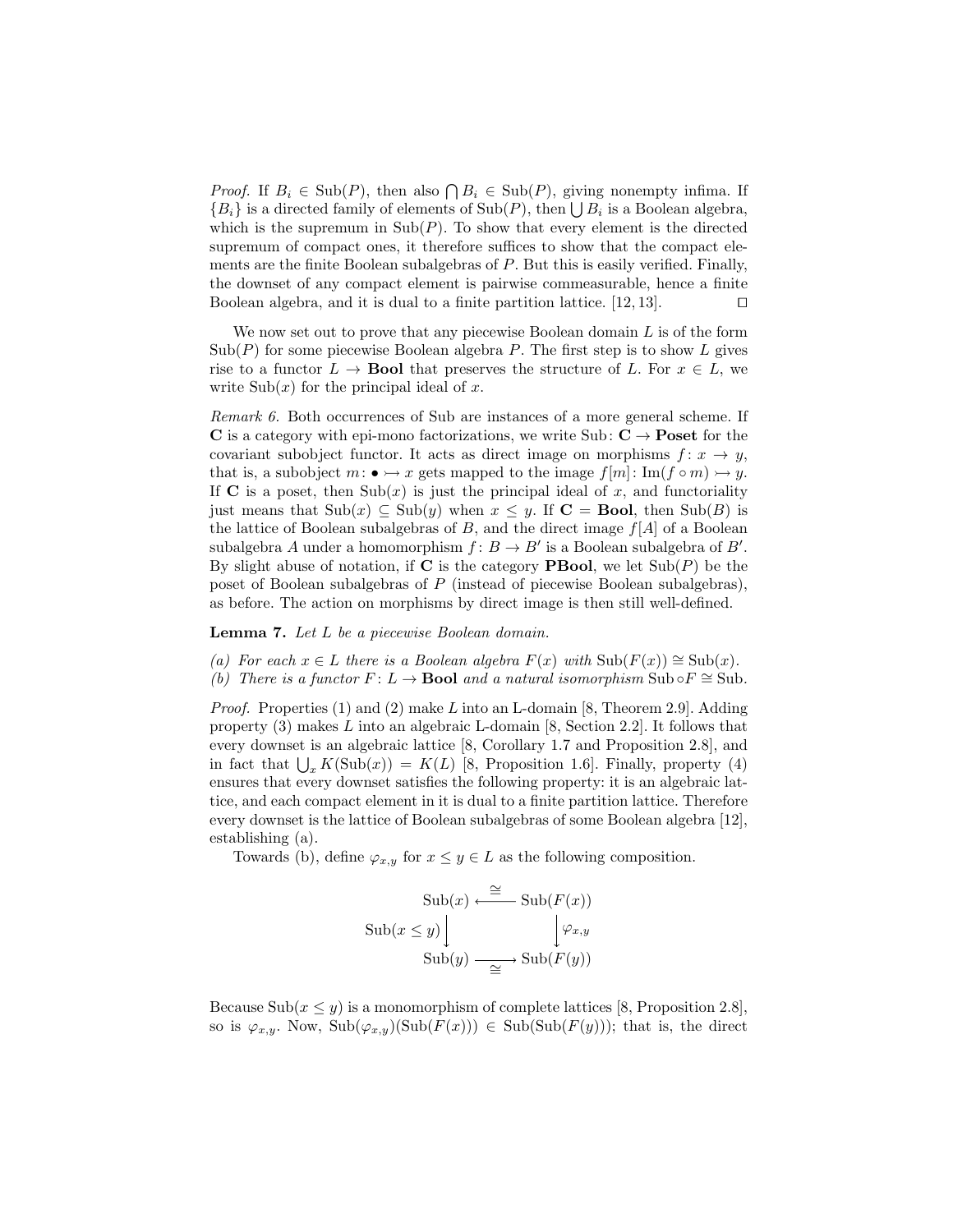image of  $\varphi_{x,y}$  is downward closed in Sub( $F(y)$ ). So, by construction, the direct image of  $\varphi_{x,y}$  is  $\text{Sub}(B)$ , where  $B = \varphi_{x,y}(F(x))$ . Hence  $\varphi_{x,y}$  factors as an isomorphism  $\psi$ : Sub $(F(x)) \to Sub(B)$  followed by an inclusion  $Sub(B) \subseteq Sub(F(y))$ . By [12, Theorem 4] or [13, Corollary 2], there is an isomorphism  $f: F(x) \to B$ such that  $\psi = \text{Sub}(f)$ . Also,  $B \in \text{Sub}(B) \subseteq \text{Sub}(F(y))$ , so B is a Boolean subalgebra of  $F(y)$ . That is, there is an inclusion  $g: B \hookrightarrow F(y)$  such that  $\text{Sub}(g)$ is the inclusion  $\text{Sub}(B) \subseteq \text{Sub}(F(y))$ . Thus  $F(x \le y) := g \circ f : F(x) \rightarrow F(y)$ is a monomorphism of Boolean algebras that satisfies  $\text{Sub}(F(x \le y)) = \varphi_{x,y}$ . If  $|F(x)| \neq 4$ , then  $F(x \leq y)$  is in fact the unique such map [12, Lemma 5], and in this case it follows that  $F(y \leq z) \circ F(x \leq y) = F(x \leq z)$ .

Next, we will adjust  $F(x \leq y)$  for  $|F(x)| = 4$  if need be, to ensure functoriality of  $F$ . Let  $x$  be an atom of  $L$ . If  $x$  is maximal, there is nothing to do. Otherwise choose y covering x. Select one of the two possible  $F(x < y)$  inducing  $\varphi_{x,y}$ . Now, for any  $y' > x$  such that  $z = y \vee y'$  exists we need to choose  $F(x < y')$  making the following diagram commute.

$$
F(x) \xrightarrow{F(x < y)} F(y)
$$
  
\n
$$
F(x < y') \Big| \qquad \qquad F(y < z)
$$
  
\n
$$
F(y') \xrightarrow{F(y' < z)} F(z)
$$
  
\n(\*)

Let us write  $\alpha_z$  for the isomorphism  $\text{Sub}(F(z)) \to \text{Sub}(z)$ . Next, notice that  $X := F(y < z) \circ F(x < y)[F(x)] = \varphi_{x,z}(F(x)) = \alpha_z(x) \subseteq F(z)$ , and similarly  $Y := F(y' < z)[F(y')] = \varphi_{y',z}(F(y')) = \alpha_z(y') \subseteq F(z)$ ; because  $x < y'$  hence  $X \subseteq Y$ , and there is a unique  $F(x < y')$  making the diagram commute. Moreover  $\text{Sub}(F(x < y')) = \varphi_{x,y'}$ . Thus F is functorial, and the isomorphisms Sub  $\circ F \cong$ Sub are natural by construction. This proves part (b).  $\Box$ 

We say a functor  $F: L \to \mathbf{Bool}$  preserves subobjects when there is a natural isomorphism Sub ∘ $F \cong$  Sub.

Next, we show that the data contained in the functor  $L \to \mathbf{Bool}$  can equivalently be packaged as a piecewise Boolean algebra by taking its colimit.

**Lemma 8.** Let L be a piecewise Boolean domain, let F be the functor of Lemma 7, and let the piecewise Boolean algebra  $P$  be the colimit of  $F$  in **PBool**.

(a) Maximal elements of L correspond bijectively to maximal elements of  $\text{Sub}(P)$ . (b) The colimit maps  $F(x) \to P$  are injective.

Proof. In general, colimits of piecewise Boolean algebras are hard to compute (see [1, Theorem 2], and also [18]). But injectivity of  $F(x \le y)$  makes it managable. Namely,  $P = \coprod_{x \in L} F(x) / \sim$ , where  $\sim$  is the smallest equivalence relation satisfying  $b \sim F(x \le y)(b)$  when  $x \le y$  and  $b \in F(x)$ . That is,  $F(x_1) \ni$  $b_1 \sim b_n \in F(x_n)$  means there are  $x_2, \ldots, x_{n-1} \in L$  with  $x_1 \geq x_2 \leq x_3 \geq$  $x_4 \leq x_5 \geq \cdots \geq x_{n-1} \leq x_n$ , and  $b_i \in F(x_i)$  for  $i = 2, \ldots, n-1$  that satisfy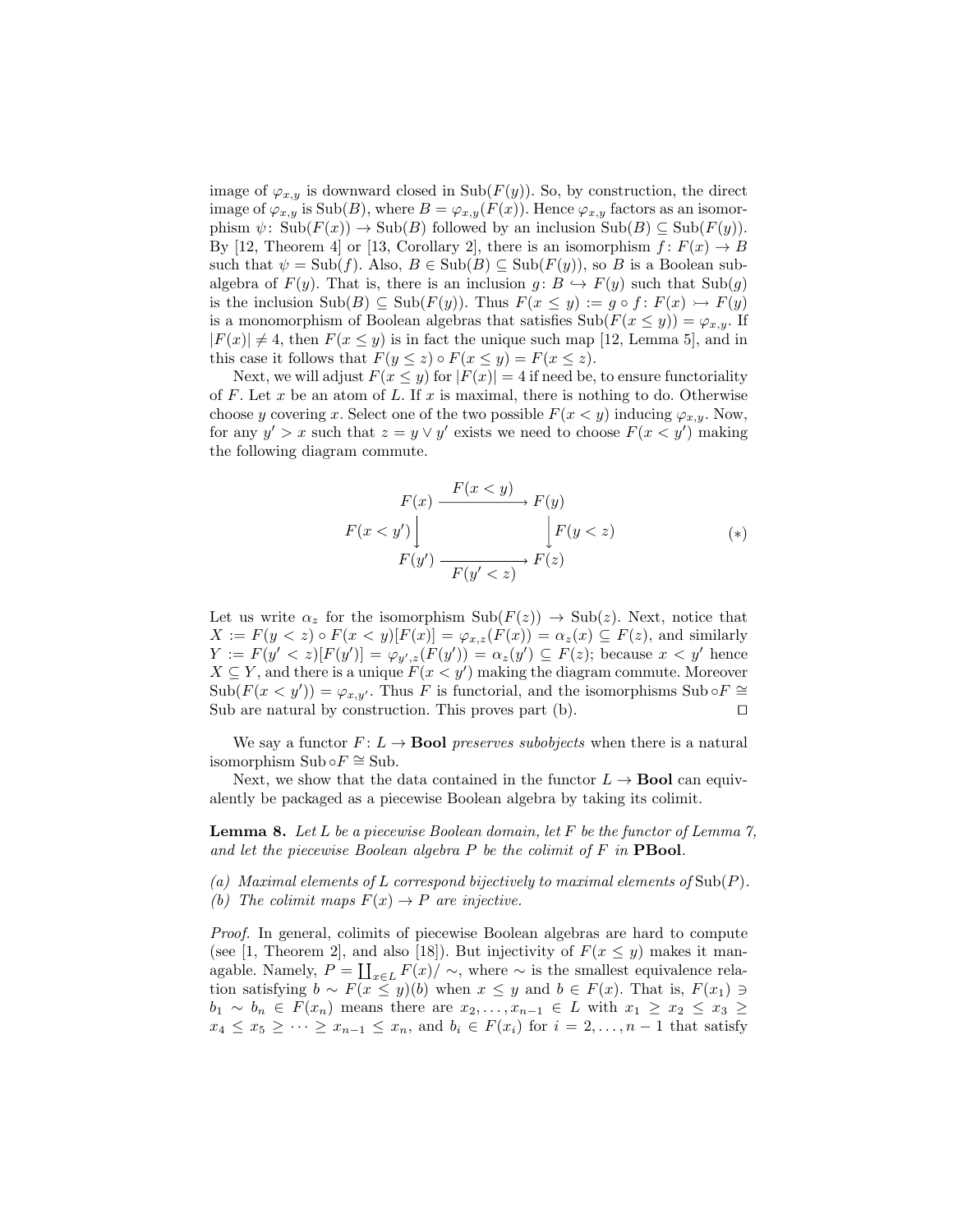$b_{i+1} = F(x_i \leq x_{i+1})(b_i)$  for even i and  $b_i = F(x_{i+1} \leq x_i)(x_{i+1})$  for odd i. Let us write  $p_x: F(x) \to P$  for the colimiting maps  $p_x(a) = [a]_{\sim}$ .

If  $x_1$  and  $x_n$  are maximal, then without loss of generality we may assume that  $x_i$  is maximal for odd i and that  $x_{i+1} = x_i \wedge x_{i+2}$  for odd i. By the naturality of Lemma 7(b), this means that the subalgebra  $F(x_2)$  of  $F(x_1)$  and  $F(x_3)$  is identified. So, by injectivity of  $F(x \leq y)$ , the only way the entire algebra  $F(x_1)$ can be identified with  $F(x_n)$  is when  $x_1 = \ldots = x_n$ .

Define a function  $f: \text{Max}(L) \to \text{Max}(\text{Sub}(P))$  by  $f(x) = p_x[F(x)] = [F(x)]_{\sim}$ . The discussion above shows that f is injective. Any  $B \in Sub(P)$  is commeasurable, and hence there is  $x \in L$  such that  $B \subseteq [F(x)]_{\sim}$ . If B is maximal, then we must have  $B = f(x)$ . Thus f is well-defined, and surjective. This proves (a).

For part (b), let  $x \in L$ . It follows from Zorn's Lemma and property (1) that x is below some maximal  $y \in L$ . By part (a), then  $p_y$  is injective. Therefore  $p_x = p_y \circ F(x \le y)$  is injective, too.

We are now ready to prove our main result.

**Theorem 9.** Any piecewise Boolean domain is isomorphic to  $\text{Sub}(P)$  for a piecewise Boolean algebra P.

*Proof.* Let  $L$  be a piecewise Boolean domain. Fix a functor  $F$  as in Lemma 7, and its piecewise Boolean algebra colimit  $p_x: F(x) \to P$  as in Lemma 8. Define  $f: L \to \text{Sub}(P)$  as  $f(x) = p_x[F(x)].$ 

We first prove that f is surjective. Any  $B \in Sub(P)$  is commeasurable, so B is a Boolean subalgebra of  $p_y[F(y)]$  for some  $y \in L$ . Hence  $p_y^{-1}(B) \in Sub(F(y))$ . Because F preserves subobjects,  $p_y^{-1}(B) = F(x \le y)[F(x)]$  for some  $y \le x$ . Then:

$$
f(x) = p_x[F(x)] = p_y \circ F(x \le y)[F(x)] = p_y[p_y^{-1}(B)] = B.
$$

Next we prove that f is injective by exhibiting a left-inverse  $g: Sub(P) \to L$ . Set  $g(B) = \bigwedge \{x \in L \mid B \subseteq f(x)\}\.$  Note that  $g(f(x)) = \bigwedge \{y \mid [F(x)]_{\sim} \subseteq$  $[F(y)]_{\sim}$ } ≤ x. Now, if  $y \leq x$  then  $[F(y)]_{\sim} = p_y[F(y)] = p_x \circ F(y \leq x)[F(y)] \subseteq$  $[F(x)]_{\sim}$ . Hence if also  $[F(x)]_{\sim} \subseteq [F(y)]_{\sim}$ , then  $F(y \leq x)$  is an isomorphism, and  $x = y$ . So  $g(f(x)) = x$ .

Clearly  $g(B) \le g(C)$  when  $B \subseteq C$ , so  $f(x) \subseteq f(y)$  implies  $x \le y$ . Conversely, if  $x \leq y$ , then  $f(x) = p_x[F(x)] = p_y[F(x \leq y)[F(x)]] \subseteq p_y[F(y)] = f(y)$ . Thus f is an order isomorphism  $Sub(P) \cong L$ .  $□$ 

#### 4 Partition lattices

There exist many characterisations of finite partition lattices [19–22, ?,23, 24]. We now summarise one of them that we will use to reformulate condition (4). In a partition lattice, the intervals  $[p, 1]$  for atoms p are again partition lattices. This leads to the following result. For terminology, recall that a finite lattice is (upper) semimodular when x covers  $x \wedge y$  implies that  $x \vee y$  covers y, that a geometric lattice is a finite atomistic semimodular lattice, and that an element x of a lattice is called modular if  $a \vee (x \wedge y) = (a \vee x) \wedge y$  for all  $a \leq y$ .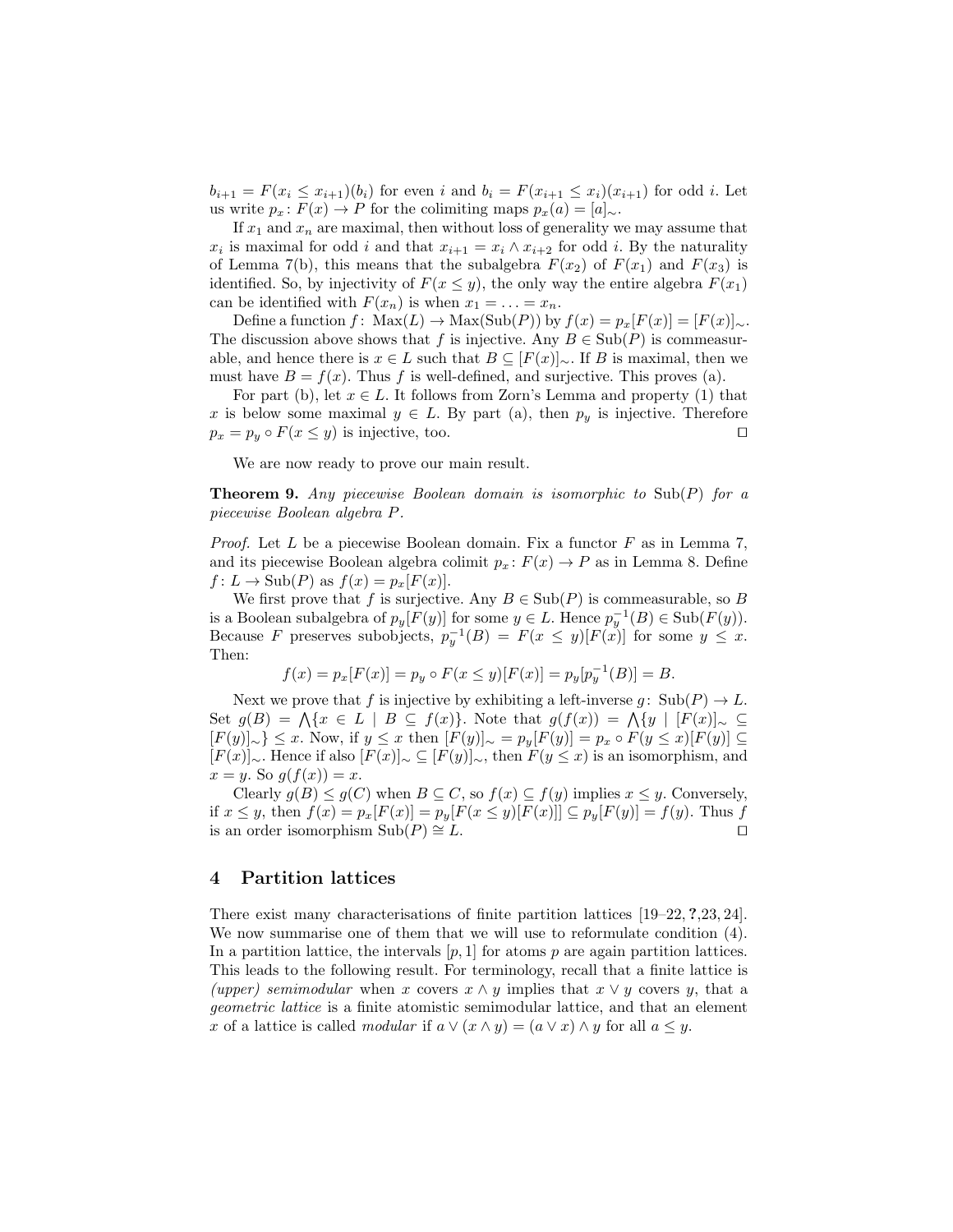Theorem 10 ([23, 24]). Suppose L is a geometric lattice with a modular coatom, and the interval [p, 1] is a partition lattice of height n–1 for all atoms p. If  $n \leq 4$ , assume that L has  $\binom{n}{2}$  atoms. Then L is a partition lattice of height n. Conversely, a partition lattice of height n satisfies these requirements.  $\Box$ 

Let us call a lattice *cogeometric* when it is dual to a geometric lattice; this is equivalent to being finite, lower semimodular, and coatomistic. We can now simplify condition (4), showing that piecewise Boolean domains are domains that are determined entirely by their behaviour on the bottom three rungs.

Proposition 11. A poset is a piecewise Boolean domain precisely if it meets conditions  $(1)$ – $(3)$  and

 $(4')$  the downset of a compact element is cogeometric and has a modular atom;  $(4'')$  each element of height  $n \leq 3$  covers exactly  $\binom{n+1}{2}$  elements.

Proof. We show that we may replace condition (4) in Definition 4 by (4') and (4"). Observe that a dual lattice having a modular coatom is equivalent to the lattice itself having a modular atom. Assuming condition (4) and  $x \in K(L)$ , then  $\text{Sub}(x)$  is dual to a finite partition lattice, so that condition  $(4')$  is satisfied. For  $ht(x) \leq 4$ , condition (4") is verified by computing the partition lattices of height up to three, see Figure 1.

Conversely, assume (4') and (4"). Then the downset of each compact element is finite, so that compact elements have finite height. Hence condition (4) follows by induction on the height by Theorem 10.  $\Box$ 



Fig. 1. The partition lattices of height up to three.

#### 5 Piecewise Boolean diagrams

Definition 12. A piecewise Boolean diagram is a subobject-preserving functor from a piecewise Boolean domain to Bool. A morphism of piecewise Boolean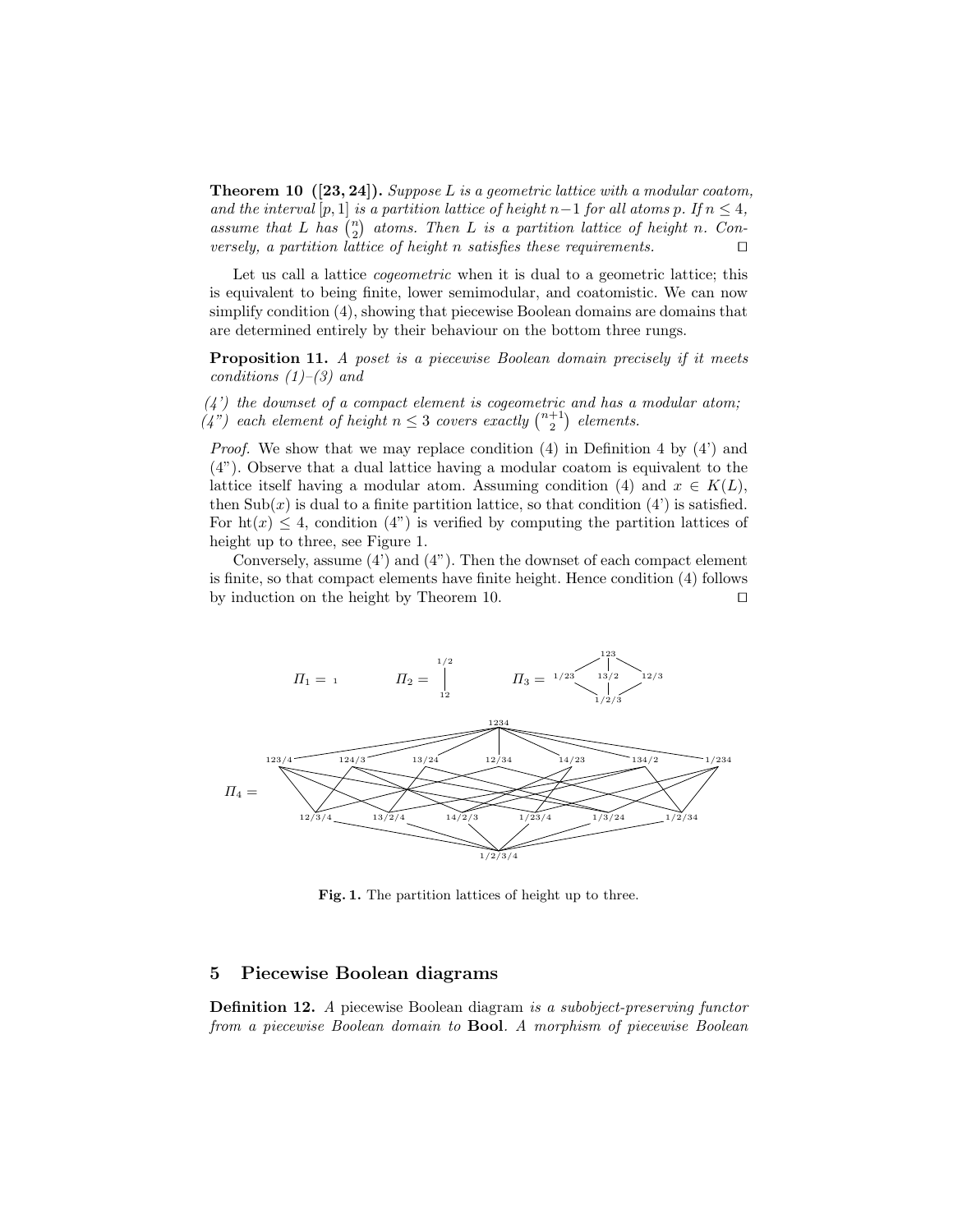diagrams from  $F: L \to \mathbf{Bool}$  to  $F': L' \to \mathbf{Bool}$  consists of a morphism  $\varphi: L \to$ L' of posets and a natural transformation  $\eta: F \Rightarrow F' \circ \varphi$ . Piecewise Boolean diagrams and their morphisms form a category PBoolD. Composition is given by  $(\psi, \theta) \circ (\varphi, \eta) = (\psi \circ \varphi, \theta \varphi \cdot \eta)$ , and identies are (id, Id).



Notice that, because F preserves subobjects, also  $\text{Sub}(\varphi(x)) = \varphi[\text{Sub}(x)]$ , so that  $\varphi$  preserves directed suprema.

The functor Sub extends from piecewise Boolean domains to piecewise Boolean diagrams as follows.

**Proposition 13.** There is a functor Spec: **PBool**  $\rightarrow$  **PBoolD** defined as follows. On objects  $P \in \textbf{PBool}$ , define  $Spec(P)$ :  $Sub(P) \to \textbf{Bool}$  by  $B \mapsto B$ . On morphisms  $f: P \to P'$ , define  $Spec(f)_B = f|_B: B \to f[B]$ .

There is also a functor in the other direction. We will prove that the two functors in fact form an equivalence.

**Proposition 14.** There is a functor colim: **PBoolD**  $\rightarrow$  **PBool** defined as  $\prod F(x)/\sim$ . On morphisms  $(\varphi, \eta): F \to F'$ , let colim $(\varphi, \eta)$  be the morphism follows. On objects  $F: L \to \mathbf{Bool}$ , let  $\text{colim}(F)$  be the colimit  $p_x: F(x) \to$  $\text{colim}(F) \to \text{colim}(F') \text{ induced by the cocone } p'_{\varphi(x)} \circ \eta_x \colon F(x) \to \text{colim}(F'). \quad \Box$ 

Theorem 15. The functors Spec and colim form an equivalence between the category of piecewise Boolean algebras and the category of piecewise Boolean diagrams.

*Proof.* If  $P \in \textbf{PBool}$ , then  $\text{colim}(Spec(P)) \cong P$  by Theorem 2. The isomorphism  $P \cong \text{colim}(\text{Spec}(P))$  is given by  $b \mapsto [b]_{\sim}$ . If  $f : P \to P'$ , unrolling definitions shows that  $\text{colim}(Spec(f))$  sends  $[b]_{\sim}$  to  $[f(b)]_{\sim}$ . Therefore colim ∘ Spec is naturally isomorphic to the identity.

For a diagram  $F: L \to \textbf{Bool}$ , fix  $P = \text{colim}(F)$ . Set  $\varphi: L \to \text{Sub}(P)$  by  $x \mapsto p_x[F(x)]$ , and  $\eta_x = p_x : F(x) \to p_x[F(x)]$ . This is a well-defined isomorphism  $(\varphi, \eta): F \to \text{Spec}(\text{colim}(F))$  by Lemma 8. If  $(\psi, \varepsilon): F \to F'$ , then  $(\psi', \varepsilon') = \text{Spec}(\text{colim}(\psi, \varepsilon))$  consists of  $\psi' \colon \text{Sub}(\text{colim}(F)) \to \text{Sub}(\text{colim}(F'))$ given by  $\psi'(B) = [\bigcup_{b \in B \cap F(x)} \varepsilon_x(b)]_\sim$ , and  $\varepsilon_B': B \to [\varepsilon[B]]_\sim$  given by  $\varepsilon_B'(b) =$  $[\varepsilon_x(b)]_\sim$  when  $b \in F(x)$ . It follows that

$$
\psi' \circ \varphi(x) = [\varepsilon_x[F(x)]]_{\sim} = \varphi' \circ \psi(x),
$$
  

$$
(\eta'\psi \cdot \varepsilon)_x(b) = [\varepsilon_x(b)]_{\sim} = (\varepsilon'\varphi \cdot \eta)_x(b),
$$

whence  $(\varphi', \eta') \circ (\psi, \varepsilon) = (\psi', \varepsilon') \circ (\varphi, \eta)$ , and Spec  $\circ$  colim is naturally isomorphic to the identity.  $\Box$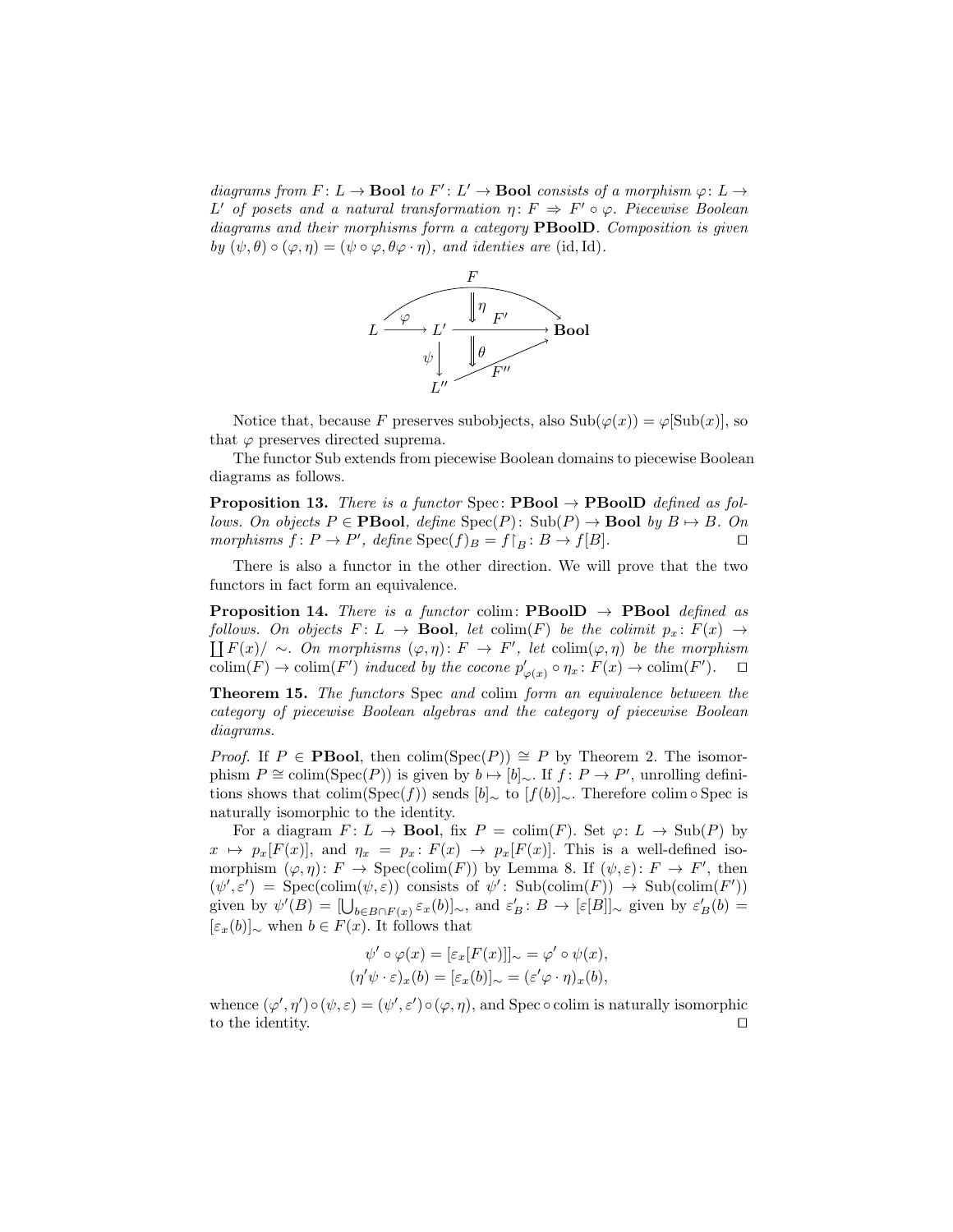## 6 Orientation

We have lifted the functor Sub, that is full nor faithful, to an equivalence.



However, the cost was to add the full structure sheaf to  $\text{Sub}(P)$ . In this section we reduce to minimal extra structure on a piecewise Boolean domain instead of the full structure sheaf. In other words: we want to find a converse to the forgetful functor, dashed in the diagram above. Lemma 7 goes towards such a functor, on the level of objects. However, notice that its proof required making some arbitrary choices. We will now fix these choices to obtain a functor.

**Proposition 16.** Let L be a piecewise Boolean domain. If  $x \in L$  is not an atom or 0, we may fix  $F(x)$  to be the power set of the set of modular atoms in  $\text{Sub}(x)$ in Lemma  $7(a)$ .

*Proof.* If x has at least four, it follows from a lattice-theoretic characterisation of partition lattices by Sachs [19, Theorem 14] that  $\text{Sub}(x)$  is dually isomorphic to the lattice of partitions of  ${modular\text{ codoms in Sub}(x)^{op}}$ .

For  $x$  of height two or three we may explicitly compute which coatoms of  $\Pi_n$  are modular. Notice that the element  $y = 12/34$  is not modular in  $\Pi_4$  (see Figure 1); taking  $x = 13/2/4$  and  $z = 13/24$  gives  $x \vee (y \wedge z) = x \neq z = (x \vee y) \wedge z$ . Similarly, 13/24 and 14/23 are not modular. But 123/4, 124/3, 134/2, 234/1 are modular elements. Hence  $\Pi_4$  has 4 modular coatoms. Similarly, one can check that all 3 coatoms in  $\Pi_3$  are modular.

**Definition 17.** An orientation of a piecewise Boolean domain L consists of a pointed four-element Boolean algebra  $b_a \in F(a)$  for each atom  $a \in L$ . A morphism of oriented piecewise Boolean domains consists of a monotone function  $\varphi\colon L\to L'$  satisfying

- $−$  if  $a ∈ L$  is an atom, then either  $\varphi(a)$  is an atom or  $\varphi(a) = 0$ ,
- if a is a modular atom in Sub $(x)$ , then  $\varphi(a)$  is modular in Sub $(\varphi(x))$ ,

and a map  $\eta_a: F(a) \to F'(\varphi(a))$  satisfying  $\eta_a(b_a) = b'_{\varphi(a)}$  for atoms  $a \in L$  for which  $\varphi(a)$  is a nonmaximal atom. The resulting category is denoted **OPBoolD**.

**Proposition 18.** The functor Sub: **PBool**  $\rightarrow$  **Poset** extends to orientations as follows. On objects, the orientation is given by  $F(B) = B$ . The point  $b_B$  is the unique element of  $\text{At}(C) \cap B$  for an atom B covered by C, and 0 if B is maximal. A morphism  $\varphi = \text{Sub}(f)$  extends to orientations by  $\eta_B = f\upharpoonright_B : B \to f[B]$ .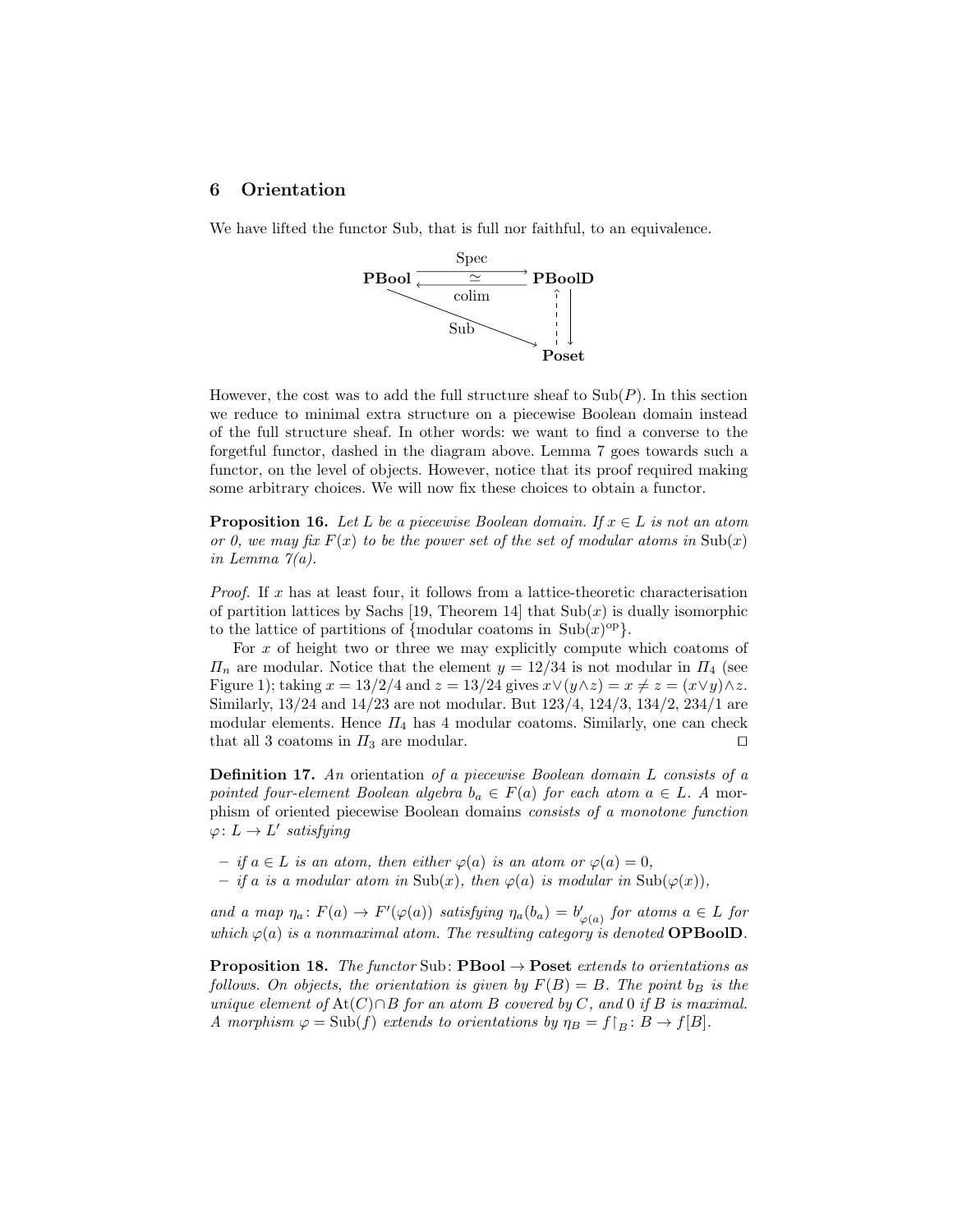*Proof.* First of all, notice that this is well-defined on objects. If  $B \in \text{At}(\text{Sub}(P))$ is covered by  $C \in Sub(P)$ , say  $B = \{0, x, \neg x, 1\}$  for  $x \in P$ , then precisely one of x and  $\neg x$  must be an atom in C (and the other one a coatom). Also, this does not depend on C.

We have to show it is also well-defined on morphisms  $f: P \to P'$ . If B is an atom, say  $B = \{0, x, \neg x, 1\}$ , then  $\varphi(B) = f[B] = \{0, f(x), \neg f(x), 1\}$  is clearly either an atom or  $\{0, 1\}$ . If  $f[B]$  is a nonmaximal atom, then  $f[C]$  covers  $f[B]$  for some  $C \in Sub(P)$  covering B, so  $f(b_B) = b'_{f[B]}$  by construction. Now suppose B is modular in Sub(*D*). Let  $A' \subseteq C' \in Sub(f[\tilde{D}])$ ; then  $A' = f[A]$  and  $C' = f[C]$ for some  $A, C \in Sub(D)$ , namely  $A = f^{-1}(A') \cap D$ . Since  $A \vee C$  is generated by  $A \cup C$ , we have  $f[A \vee C] = f[A] \vee f[C]$  by [25, Proposition 2.4.4]. We may assume  $B \cap C = \{0,1\}$ , for if  $B \subseteq C$  then  $f[C] \subseteq f[A] \vee f[B] = f[A \vee B]$ and  $f[B]$  is modular in Sub $(f[D])$ . Of course always  $f[B \cap C] \subseteq f[B] \cap f[C]$ . Hence  $A' \vee (f[B] \cap C') = f[A \vee B] \cap f[C] \supseteq f[(A \vee B) \cap C] = f[A \vee (B \cap C)] =$  $f[A] \vee f[B \cap C] = f[A]$ . Because  $A \subseteq C$ , the reverse inclusion also holds, and  $f[B]$  is modular in  $Sub(f[D])$ .

Finally, this extension is clearly functorial.

$$
\Box
$$

It follows that the forgetful functor  $\mathbf{PBoolD} \to \mathbf{Poset}$  also extends to orientations as a functor  $\text{PBoolD} \to \text{OPBoolD}$ .

**Lemma 19.** An oriented piecewise Boolean domain  $(L, F, b)$  extends uniquely to a piecewise Boolean diagram  $F: L \to \mathbf{Bool}$  where  $F(a \leq x)(b_a)$  is an atom if x covers an atom  $a \in L$ .

Proof. It suffices to show that the requirement in the statement fixes the choice of maps  $F(a \leq y)$  for atoms  $a \in L$  in Lemma 7(b) in a well-defined way. Pick any y covering a, and fix  $F(a \lt y)$  to be the map that sends  $b_a$  to an atom in  $F(y)$ . By diagram (\*), then  $F(a < y')$  maps  $b_a$  to an atom for any  $y' > a$  for which  $z = y \vee y'$  exists (because Theorem 15 lets us assume that  $F = \text{Spec}(P)$ ) for some piecewise Boolean algebra P). Hence  $F(a \lt y)$  does not depend on the choice of y.  $\square$ 

Lemma 20. A morphism of oriented piecewise Boolean domains extends uniquely to a morphism of piecewise Boolean diagrams.

*Proof.* We have to extend a map  $\eta_a: F(a) \to F'(\varphi(a))$ , that is only defined on atoms  $a \in L$ , to a natural transformation  $\eta_x \colon F(x) \to F'(\varphi(x))$ . Let  $x \in L$  be nonzero, and let  $b' \in F(x)$ . Then there is an atom  $a \leq x$  and an element  $b \in F(a)$ such that  $F(a \le x)(b) = b'$ . Define  $\eta_x(b) = F'(\varphi(a) \le \varphi(x))(b')$ . Because a and b are unique unless  $b' \in \{0,1\}$ , this is a well-defined function. Moreover, it is natural by construction. Therefore it is also automatically unique.

We have to show  $\eta_x$  is a homomorphism of Boolean algebras. It clearly preserves 0 and  $\neg$ , so it suffices to show that it preserves  $\land$ . Let  $b \neq b' \in F(x)$ , say  $b \in F(a)$  and  $b' \in F(a')$  for atoms  $a, a' \leq x$ . By naturality, we may assume that  $x = a \vee a'$ . Hence x and  $\varphi(x)$  have height 2, and  $F(x)$  and  $F'(\varphi(x))$  have 8 elements. We can now distinguish four cases, depending on whether  $b = b_a$  and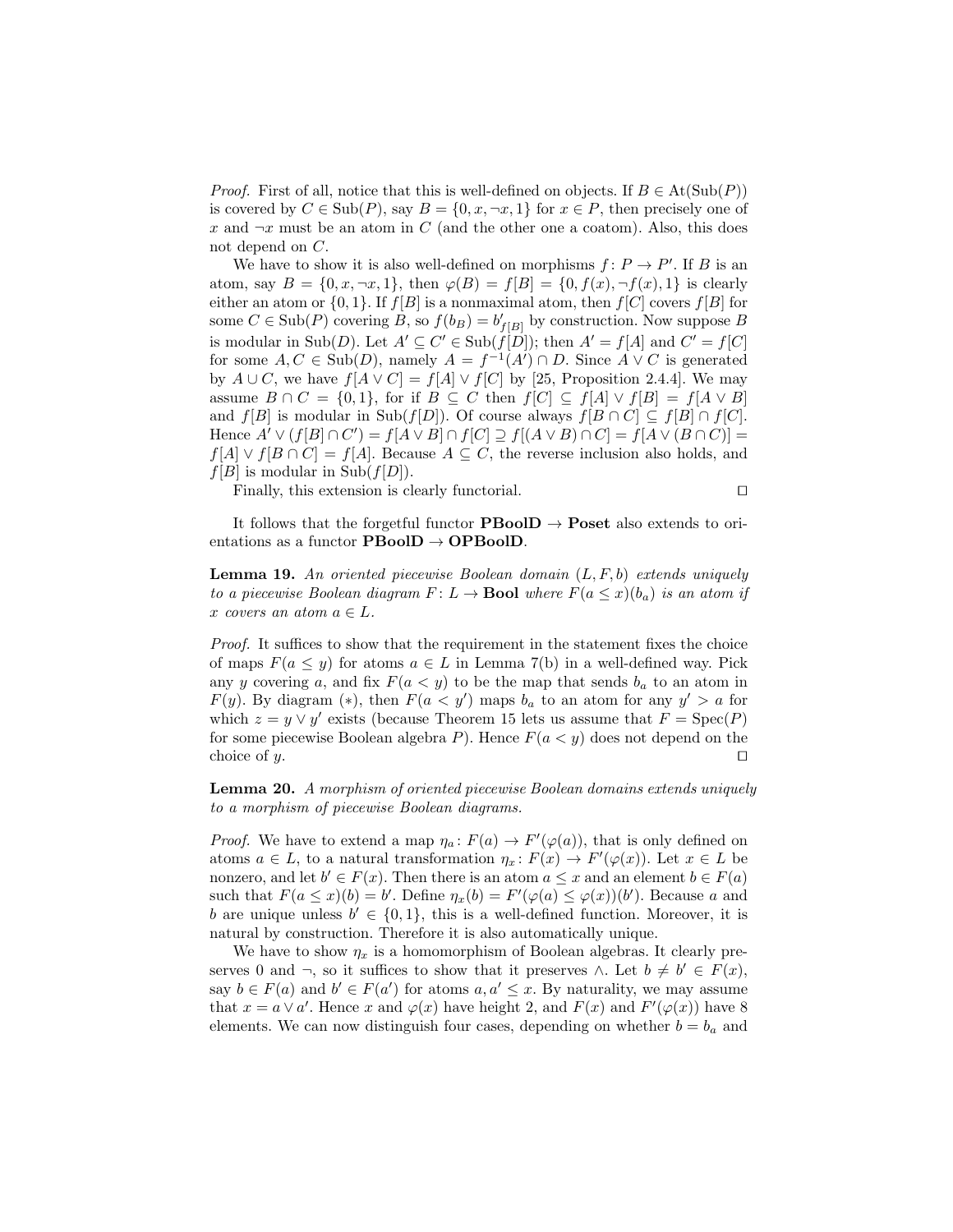$b' = b_{a'}$  or not. In each case it is easy to see that  $\eta_x(b \wedge b') = \eta_x(b) \wedge \eta_x(b')$ . For example, if  $b = b_a$  and  $b' = b_{a'}$ , then they are distinct atoms in  $F(x)$ , so  $b \wedge b' = 0$ . But  $\eta_x(b) = b'_a$  and  $\eta_x(b') = b'_{a'}$  are distinct atoms in  $F(\varphi(x))$ , so  $\eta_x(b) \wedge \eta_x(b') = 0$ , too.

It follows that morphisms of oriented piecewise Boolean domains preserve directed suprema.

**Theorem 21.** There is a functor **OPBoolD**  $\rightarrow$  **PBoolD** that, together with the forgetful functor, forms an isomorphism of categories.

Proof. Lemmas 19 and 20 define the functor on objects and morphisms, respectively; it is functorial by construction. Extending an oriented piecewise Boolean domain to a piecewise Boolean diagram and then restricting again to an oriented piecewise Boolean domain leads back to the original. Conversely, starting with a piecewise Boolean diagram, restricting it to an oriented piecewise Boolean domain, and then extending, leads back to the original piecewise Boolean diagram by unicity. Hence this is an isomorphism of categories.  $\Box$ 

## 7 Future work

We conclude by listing several directions for future research.

- Many examples of piecewise Boolean algebras come from orthomodular lattices [6, 1]. These are precisely the piecewise Boolean algebras that are transitive and joined: the union  $\leq$  of the orders on each commeasurable subalgebra is a transitive relation, and every two elements have a least upper bound with respect to  $\leq$  [6, 1.4.22]; see also [4, 5]. An isomorphism of piecewise Boolean algebras between orthomodular lattices is in fact an isomorphism of orthomodular lattices.<sup>2</sup> Reformulating these properties in terms of piecewise Boolean domains would extend our results to orthomodular lattices.
- The introduction discussed the analogy between piecewise Boolean diagrams on a piecewise Boolean domains and structure sheaves on a Zariski spectrum. The latter form a topos and hence come with an internal logic [9]. However, piecewise Boolean domains are not (pointless) topological spaces. Can we formalise a notion of "skew sheaf" over piecewise Boolean domains so that it still makes sense to perform logic in the resulting "skew topos"?
- An obvious question is whether our results extend to piecewise complete Boolean algebras.
- Although there are many characterisations of finite partition lattices, there is no known equivalence between the category of finite partition lattices and the category of finite sets. For concreteness' sake, it would be very satisfying to explicate the maps  $\varphi_{x,y}$  in Lemma 7.
- Any C<sup>\*</sup>-algebra A gives rise to a piecewise Boolean algebra P. In fact,  $\text{Sub}(P)$ determines A up to isomorphism of Jordan algebras [27, 28]. Can our results be used to give an equivalent description of Jordan C\*-algebras?

<sup>2</sup> This was observed in Sarah Cannon's MSc thesis [26], which prompted this work.